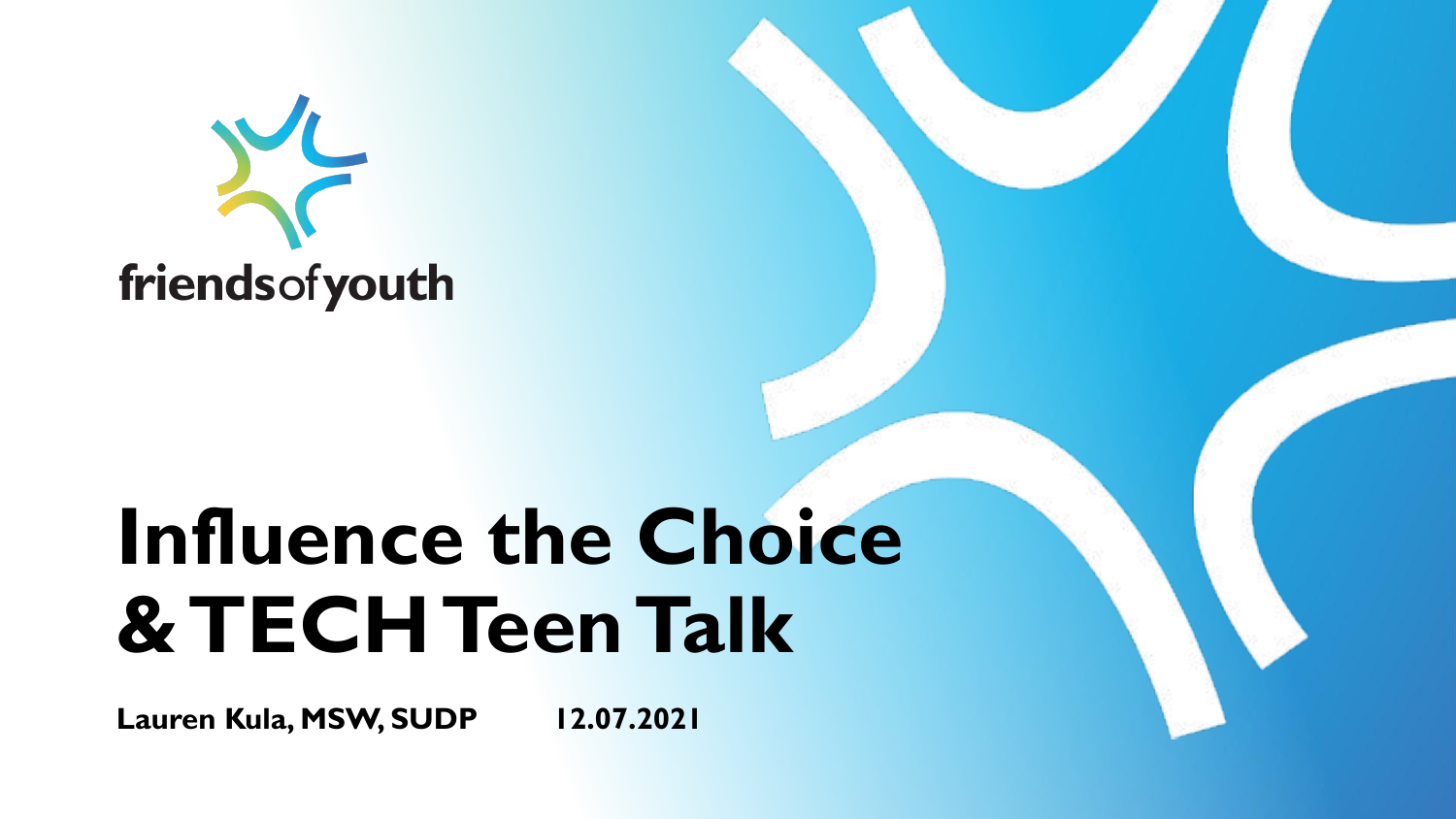

### **teen talk agenda**

how to talk with your teen **1**

protective factors and risk factors **11**

seasonal affective disorder **111**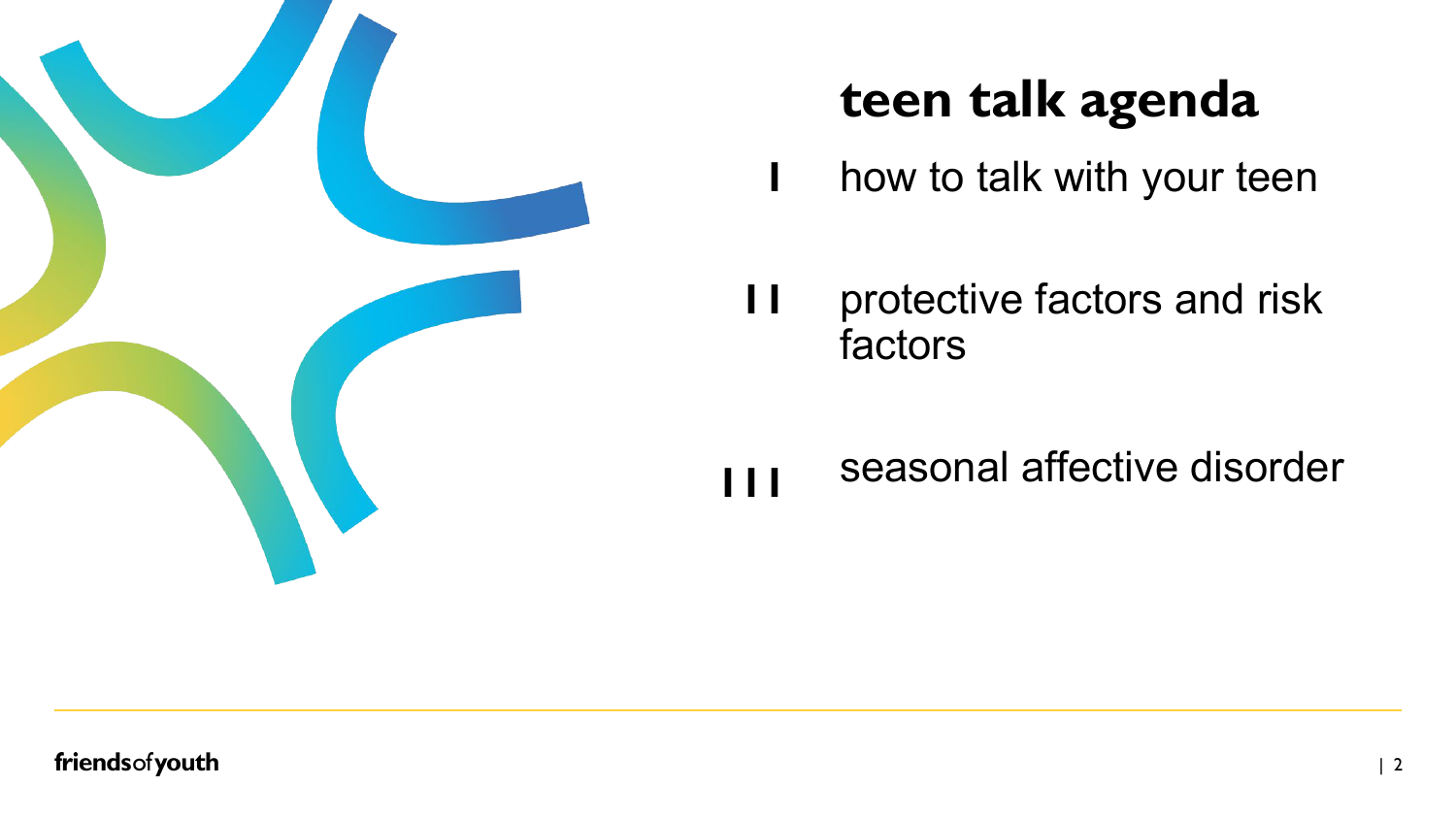### **how to talk with your teen**

### Utilizing Motivational Interviewing Strategies

*"MI is a collaborative, goal-oriented style of communication with particular attention to the language of change. It is designed to strengthen personal motivation for and commitment to a specific goal by eliciting and exploring the person's own reasons for change within an atmosphere of acceptance and compassion."*  (Miller & Rollnick, 2013, p. 29)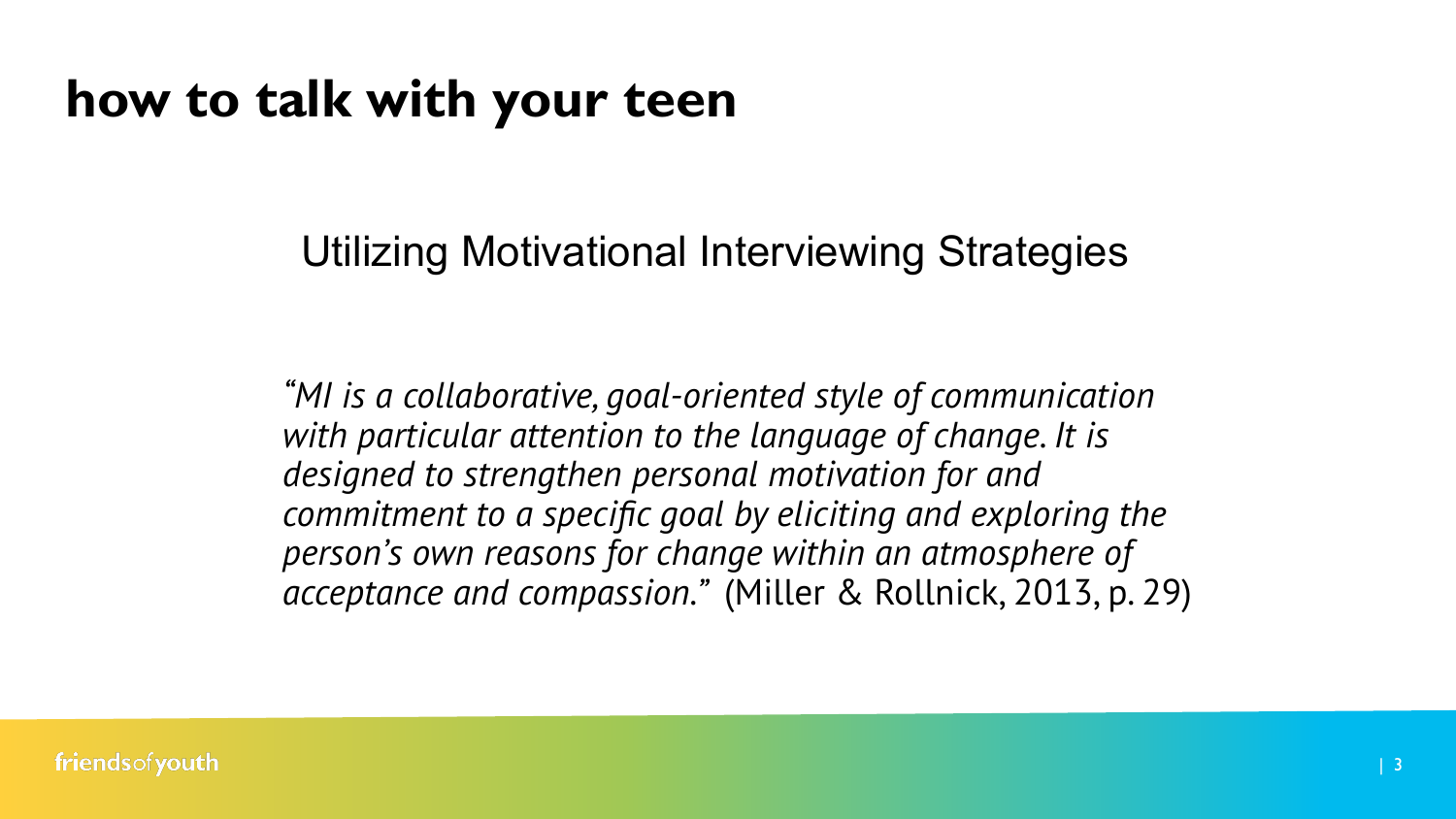### **how to talk with your teen**

- •Open-ended questions
- Make affirmations
- •Use reflections
- •Use summarizing
- •Express Empathy
- •Develop discrepancy
- •Roll with resistance
- •Support self efficacy

| Table 3 Five Core Skills of Motivational Interviewing |                                                                                                                                                      |                                                                                                                                                                                                                    |
|-------------------------------------------------------|------------------------------------------------------------------------------------------------------------------------------------------------------|--------------------------------------------------------------------------------------------------------------------------------------------------------------------------------------------------------------------|
| <b>Core Skill</b>                                     | <b>Description</b>                                                                                                                                   | <b>Example</b>                                                                                                                                                                                                     |
| Open-ended<br>questions                               | Ask questions that allow<br>patient flexibility in<br>responses                                                                                      | What are the healthiest foods you<br>eat?                                                                                                                                                                          |
| Affirmations                                          | Positive comments on<br>patient's behaviors or<br>motivations                                                                                        | You've made a lot of effort to<br>include more exercise in your<br>weekly schedule!                                                                                                                                |
| Reflections                                           | Mirroring the patient's<br>"meaning" of statement                                                                                                    | Patient: I am sick of having to<br>keep track of my blood sugar.<br>Clinician: Diabetes is hard to<br>manage and you're getting<br>frustrated.                                                                     |
| Summarizations                                        | Provide overview of<br>important components of<br>what patient has<br>communicated                                                                   | To summarize our conversation so<br>far, you feel good about the<br>progress you've made in<br>improving your oral hygiene, but<br>you're experiencing a few<br>barriers, such as fear of going to<br>the dentist. |
| Informing and<br>advising                             | With permission, elicit from<br>patient about what he/she<br>wants to learn more about.<br>then provide information,<br>and elicit about how patient | Would it be alright if I provide<br>more information about sleep<br>hygiene? What would you like to<br>learn more about? Ok  [provide                                                                              |

#### friends of youth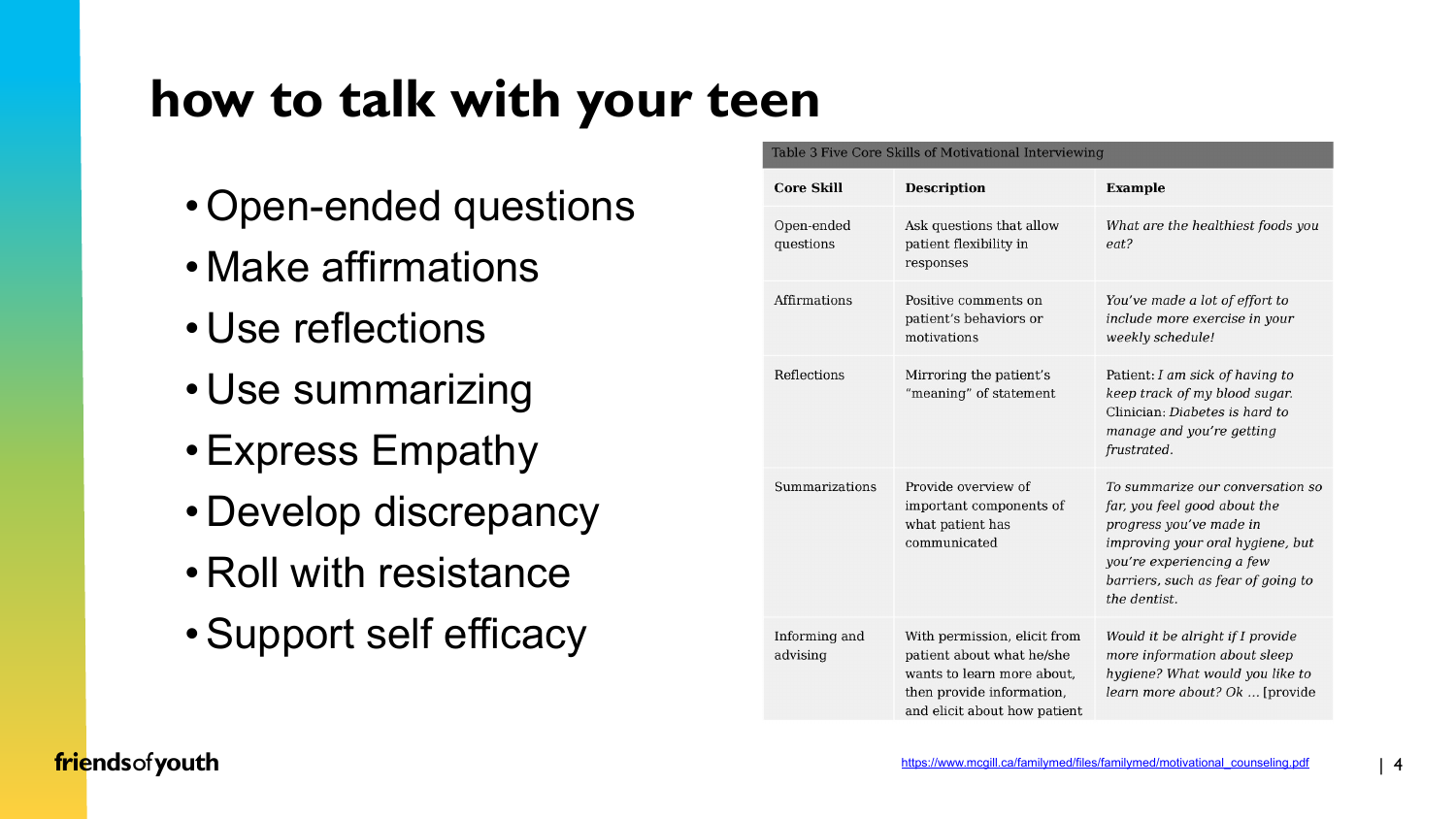## **protective factors**

#### **individual skills**

- Self regulation skills
- Relational skills
- Problem-solving skills

#### **how parents/adults can contribute to wellbeing**:

- Competencies of the parent/guardian
- Wellbeing of parents and other caregivers
- Presence of a caring adult
- Positive relationships with peers

#### **how community can contribute to wellbeing:**

- Positive school environment
- Positive community environment
- Economic opportunities
- Racial identity and cultural identity and engagement





#### <https://www.ncbi.nlm.nih.gov/pmc/articles/PMC3839856/> https://www.childwelfare.gov/pubPDFs/in\_risk.pdf